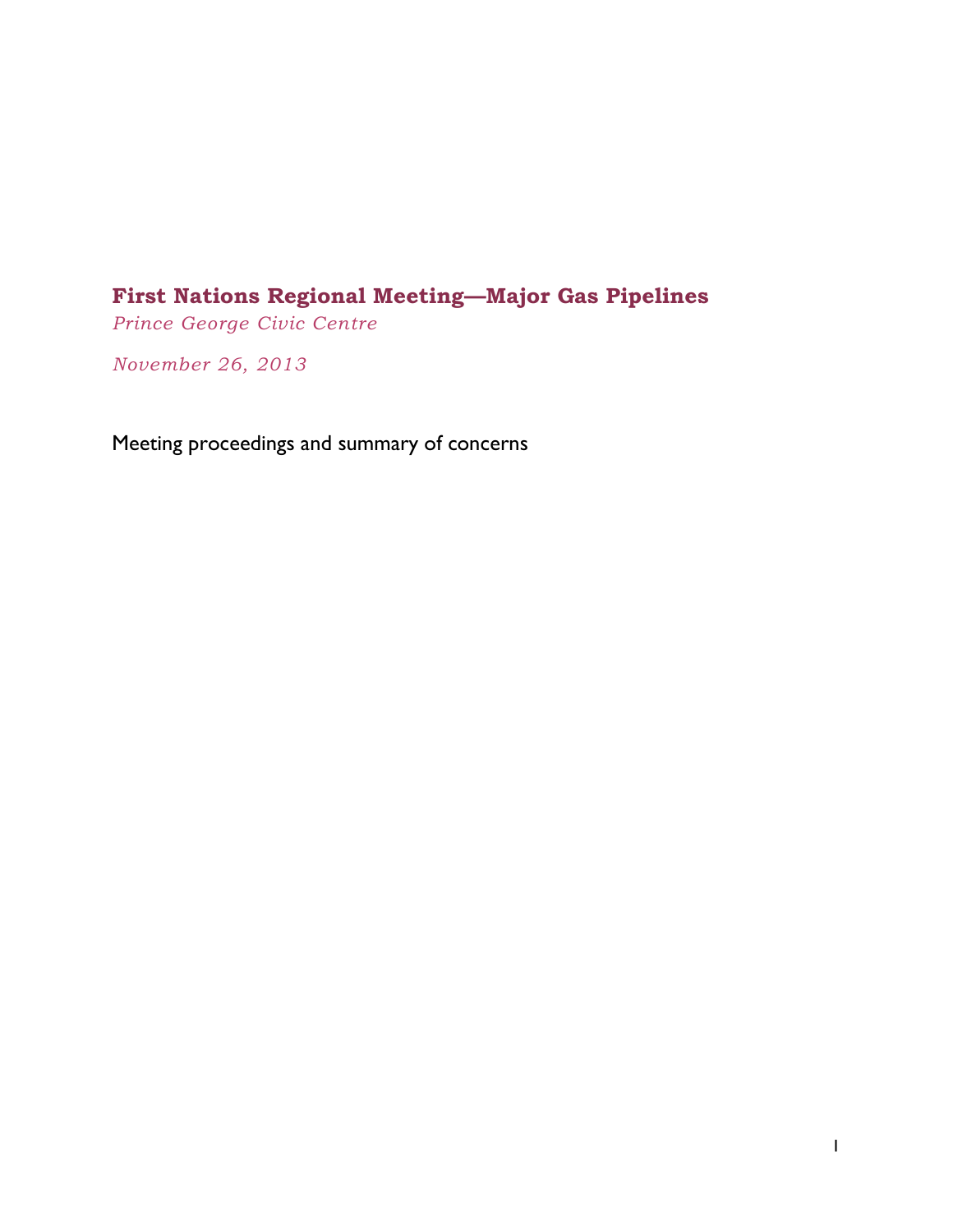## <span id="page-1-0"></span>**Disclaimer**

This report summarizes a meeting held November 26th, 2013 in Prince George on the subject of proposed natural gas pipelines and facilities in the Environmental Assessment process. A number of First Nations and Provincial Government representatives attended. The contents of this summary are intended to reflect the broad range of questions and concerns raised by First Nations participants, and the discussions that occurred at the meeting. The comments captured here do not necessarily represent the views of each participating First Nation or of the Provincial government.

# <span id="page-1-1"></span>**Table of Contents**

| Ι. |                                                                                       |  |  |
|----|---------------------------------------------------------------------------------------|--|--|
| 2. |                                                                                       |  |  |
| 3. |                                                                                       |  |  |
| 4. | Cumulative effects and government analysis tools (e.g. Pipeline Corridor Analysis) 11 |  |  |
| 5. |                                                                                       |  |  |
| 6. |                                                                                       |  |  |
| 7. |                                                                                       |  |  |
| 8. |                                                                                       |  |  |
| 9. |                                                                                       |  |  |
|    |                                                                                       |  |  |
|    |                                                                                       |  |  |
|    |                                                                                       |  |  |
|    |                                                                                       |  |  |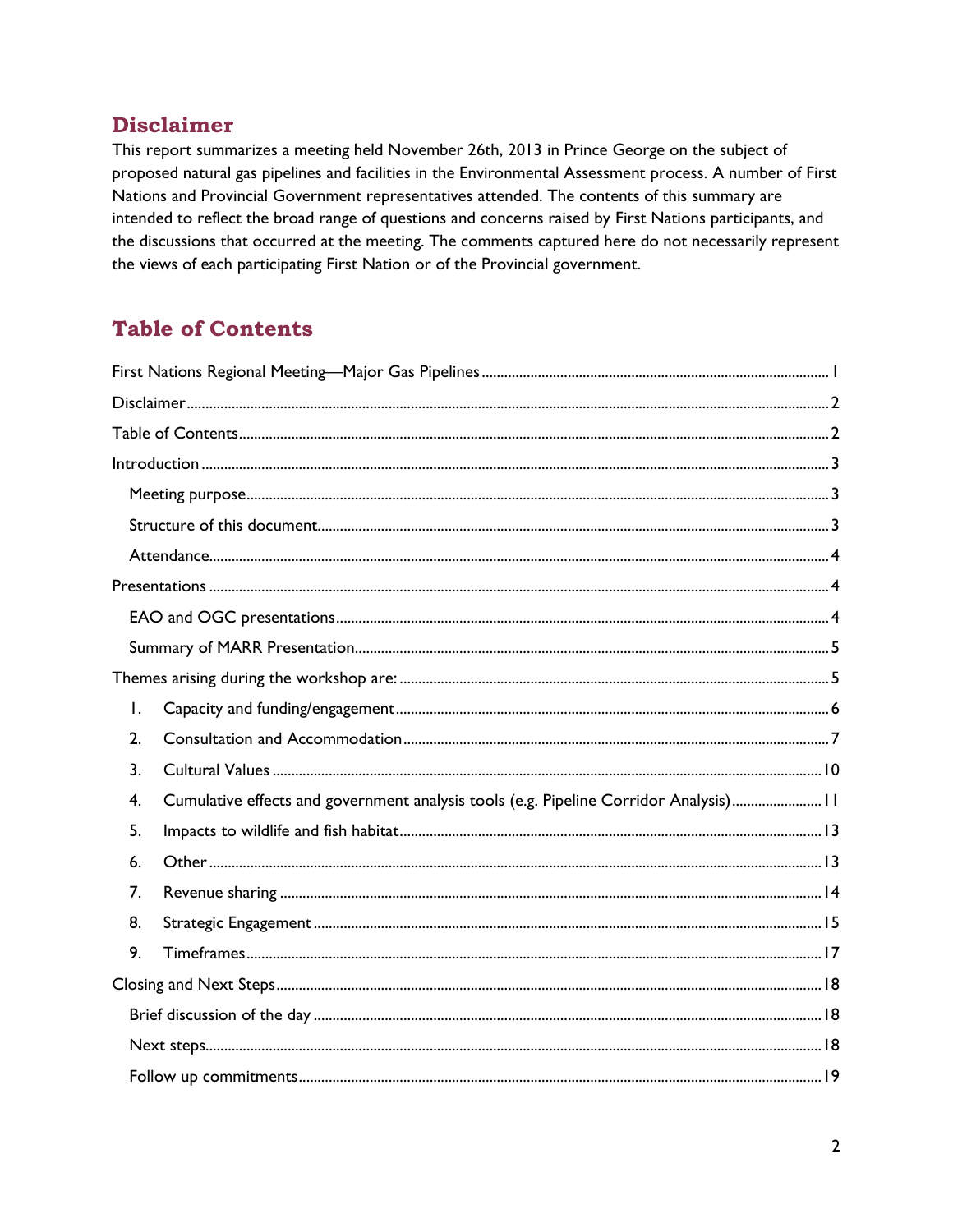# <span id="page-2-0"></span>**Introduction**

## <span id="page-2-1"></span>**Meeting purpose**

A number of natural gas pipeline and facilities projects that have been proposed for northern British Columbia have entered the Environmental Assessment (EA) process. First Nations engaged in EA processes across northern BC have been consistently raising questions relating to the projects. Many questions relate to the regulatory requirements of these projects, and to stewardship issues that apply across multiple First Nations communities and multiple natural gas projects.

In response, the Province organized regional technical workshops with northern First Nations, starting with a regional workshop in Prince George held November 26, 2013. Workshop invitees included First Nations represented on EA Working Groups, and provincial government staff from the Environmental Assessment Office (EAO), the Oil and Gas Commission (OGC), the Ministry of Forest, Lands, and Natural Resource Operations (MFLNRO), the Ministry of Aboriginal Relations and Reconciliation (MARR), and the Ministry of Natural Gas Development (MNGD).

The objectives of the first workshop were to provide:

- an overview of proposed natural gas projects (pipelines and facilities);
- an overview of the relevant regulatory processes and government initiatives related to the projects, how First Nations can participate in these processes, and how these processes consider known stewardship issues; and
- an opportunity for First Nations representatives to identify key issues of concern for further discussion.

Based on the questions raised by First Nations at the Prince George and other initial regional workshops, future workshops will be organized to provide information on specific topics of interest. The intent is to understand issues of interest to First Nations, and how these issues can be addressed in EA and OGC reviews, and inform provincial initiatives intended to respond to broader issues posed by the potential projects. Future workshop agendas will be developed collaboratively by the Province and First Nations.

## <span id="page-2-2"></span>**Structure of this document**

This document is intended to capture the key themes discussed at the meeting, and items for follow up. It provides a summary of meeting attendance and accompanies the presentations made by government representatives at the meeting, also circulated. The document is organized by themes rather than presenting a chronological summary. Each theme captures points made in an initial brainstorm of key concerns by First Nations participants; break-out groups discussions based on the brainstorm; and additional questions and discussion that occurred throughout the day often in response to presentations. Themes may overlap, so a comment included under one theme may apply elsewhere.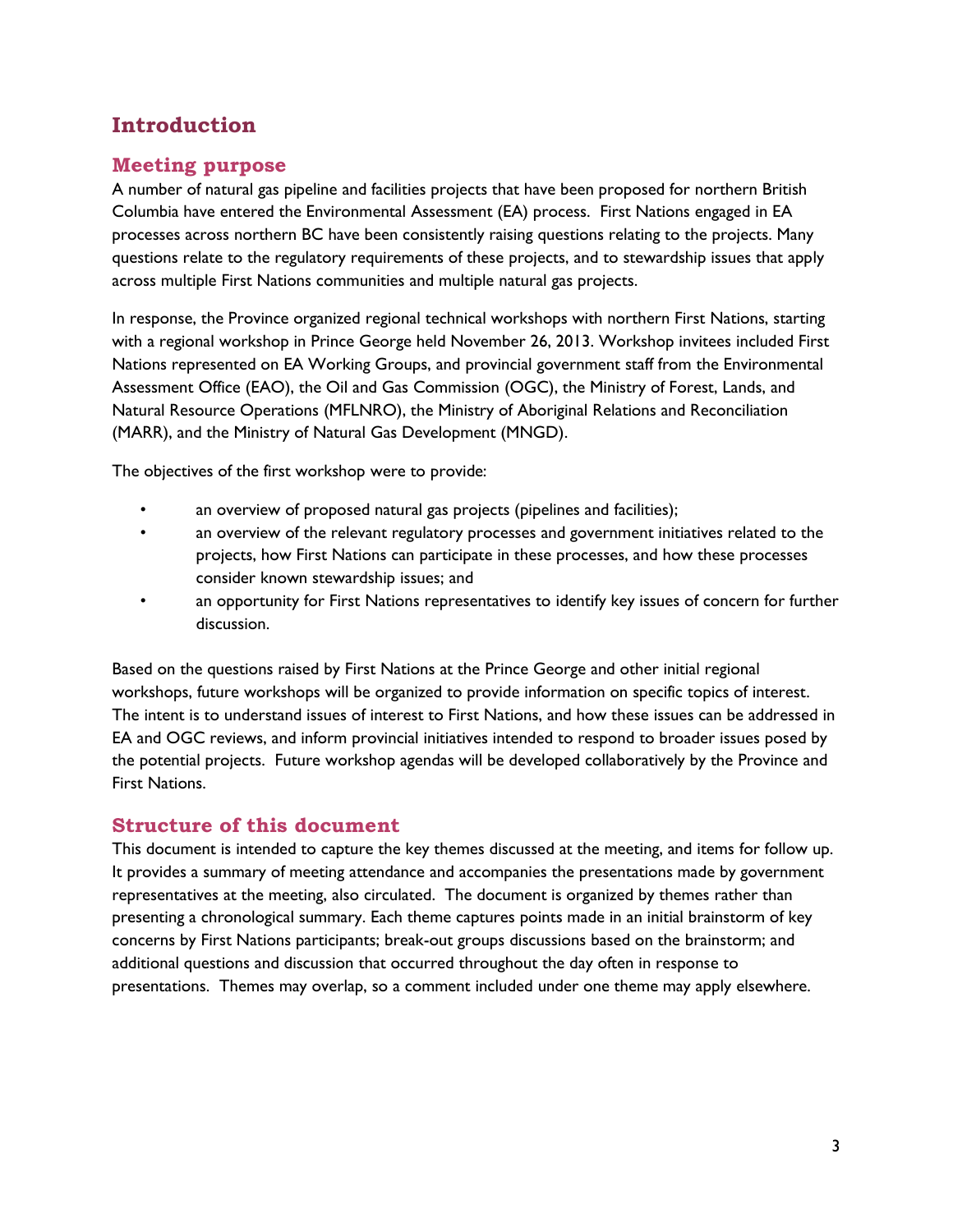## <span id="page-3-0"></span>**Attendance**

| Organization                                                          | <b>Name</b>                                                                                                                                    |
|-----------------------------------------------------------------------|------------------------------------------------------------------------------------------------------------------------------------------------|
| Carrier Sekani Tribal Council                                         | Allen Edzerza, Karyn Sharp                                                                                                                     |
| Lake Babine Nation                                                    | Betty Patrick, Erica Austin, Joseph Gosnell Jr.                                                                                                |
| Lheidli T'enneh                                                       | Jackie Brown                                                                                                                                   |
| Lheidli T'enneh                                                       | Elder Frank Frederick Sr. (meeting welcome).                                                                                                   |
| Nadleh Whut'en First Nation                                           | Larry Nooski                                                                                                                                   |
| Nak'azdli First Nation                                                | Adrienne Fitzpatrick, Angel Ransom                                                                                                             |
| Saik'uz Band                                                          | <b>Albert George</b>                                                                                                                           |
| <b>Skin Tyee</b>                                                      | <b>Adele Gooding</b>                                                                                                                           |
| <b>Stellat'en First Nation</b>                                        | David Luggi                                                                                                                                    |
| Tl'azt'en Nation                                                      | Barry Duncan, Jessica Holmes, Simon John, Petrinia Monk,<br>Ron Winser, Gord Sterritt (Upper Fraser Fisheries<br><b>Conservation Alliance)</b> |
| Wet'suwet'en First Nation                                             | <b>Nick Erickson</b>                                                                                                                           |
| <b>Yekooche First Nation</b>                                          | Allan Joseph, Art Erickson Sr, Dean Joseph, Partner Schielke,<br>Rob Diaz                                                                      |
| <b>Environmental Assessment Office</b>                                | Cory Waters, Nathan Braun, Audrey Roburn, Sara Wilson                                                                                          |
| Ministry of Aboriginal Relations and<br>Reconciliation                | Alex Gryzbowski, Jasmine Dadachanji, Katie Scott, Milt<br>Wright, Sandra Lang, Ian Hollingshead                                                |
| Ministry of Forests, Lands, and<br><b>Natural Resource Operations</b> | Gary Reay, Jeff Brown, Norm Bilodeau                                                                                                           |
| Ministry of Forests, Lands, and<br>Natural Resource Operations        | Nicole Bilodeau (Facilitator)                                                                                                                  |
| Ministry of Natural Gas<br>Development                                | Amy Avila                                                                                                                                      |
| Oil and Gas Commission                                                | James O'Hanley                                                                                                                                 |
| Invited but not in attendance                                         | Nee Tahi Buhn, Takla Lake, Tsay Keh Dene, Ts'il Kaz Koh<br>(Burns Lake)                                                                        |

# <span id="page-3-1"></span>**Presentations**

## <span id="page-3-2"></span>**EAO and OGC presentations** (Please see pdf versions of the following

presentations):

### **EAO\_LNG\_Workshop\_presentation\_26Nov13 Prince George.pdf**

- summary of natural gas projects in Environmental Assessment
- Environmental Assessment process

### **OGC EAO First Nations Workshop - Prince George.pdf**

- OGC role in natural gas development
- typical pipeline construction and operations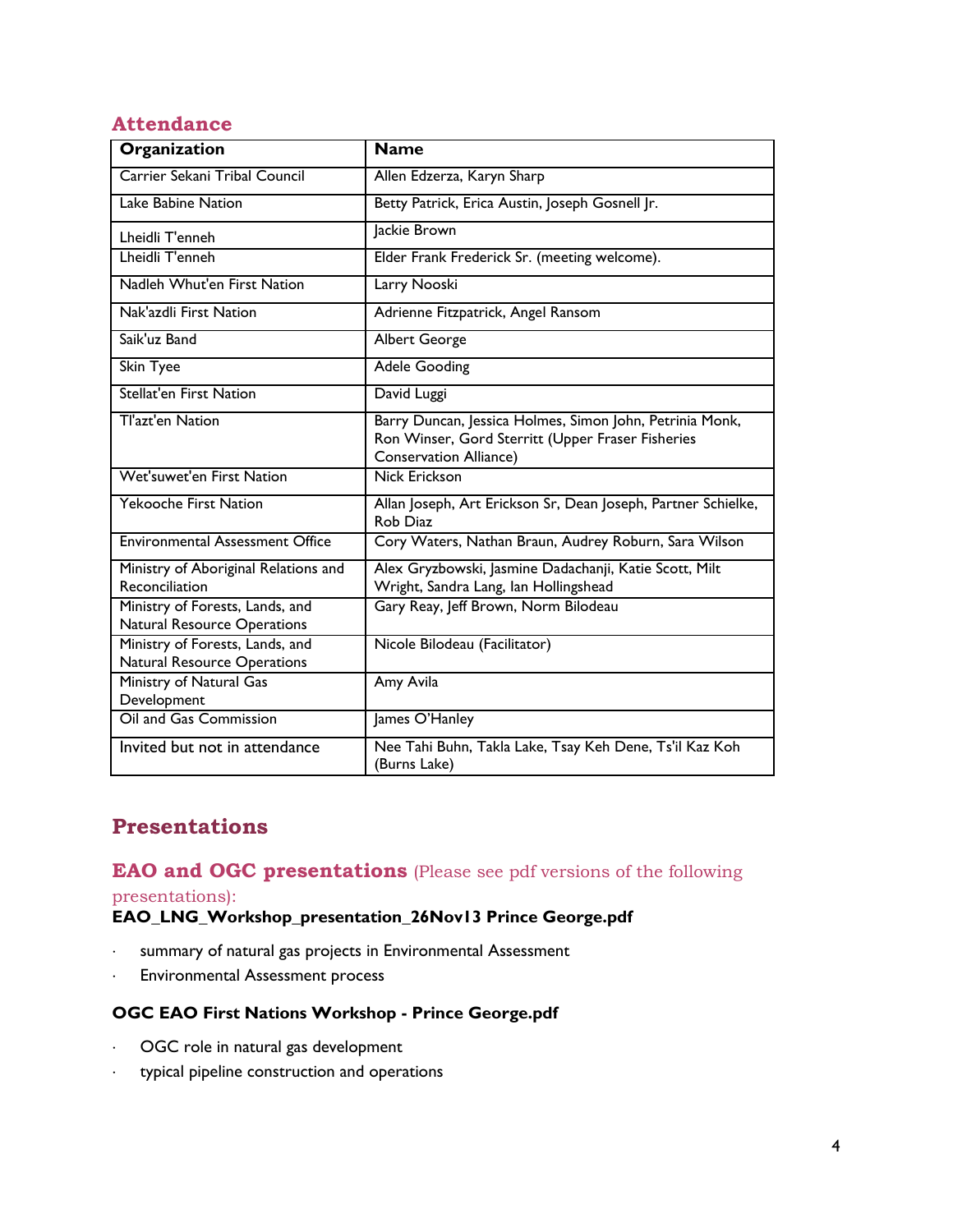#### **ABA PCA Presentation EAO OGC Regional First Nations Workshops.pdf**

Area-Based Analysis and Pipeline Corridor Analysis tools

### <span id="page-4-0"></span>**Summary of MARR Presentation**

The Province is interested in reaching agreements with First Nations regarding these pipeline proposals. This is beyond the permitting and environmental assessment processes. The negotiated agreements are intended to secure FNs support for these projects, subject to regulatory processes and decisions, but do not replace project-specific consultations and accommodations.

Three key elements of an agreement are proposed:

- 1. Financial benefits
- 2. Stewardship
- 3. Skills and job training

Other elements may be discussed in these agreements. MARR would be interested in negotiating with First Nations either on a collective or individual basis; support First Nations exploring the option of collective negotiations.

There may still be stewardship concerns that go beyond the regulatory processes currently in place; would like to address these through the negotiations and agreements. These agreements would give First Nations certainty on what government is committing to, outside of the EA certificate and permit conditions that would be binding on the proponents. First step is framework agreement (includes initial funding to negotiate and hire people to negotiate), in place by February, 2014.

What stewardship elements may be beyond the EA process and permitting that may be of import? Ideas:

- 1. Fish and wildlife enhancement
- 2. Ongoing monitoring of potential impacts and mitigation measures
- 3. Capacity to be lands officers within own nation's boundaries.

MARR would like to come to each Nation with an understanding of what might be involved in this process.

## <span id="page-4-1"></span>**Themes arising during the workshop are:**

- 1. Capacity and Funding / Regulatory Engagement
- 2. Consultation and Accommodation
- 3. Cultural Values
- 4. Cumulative Effects and Government Analysis Tools
- 5. Impacts on Wildlife and Fish Habitat
- 6. Other (capturing a range of issues)
- 7. Revenue Sharing
- 8. Strategic Engagement
- 9. Timeframes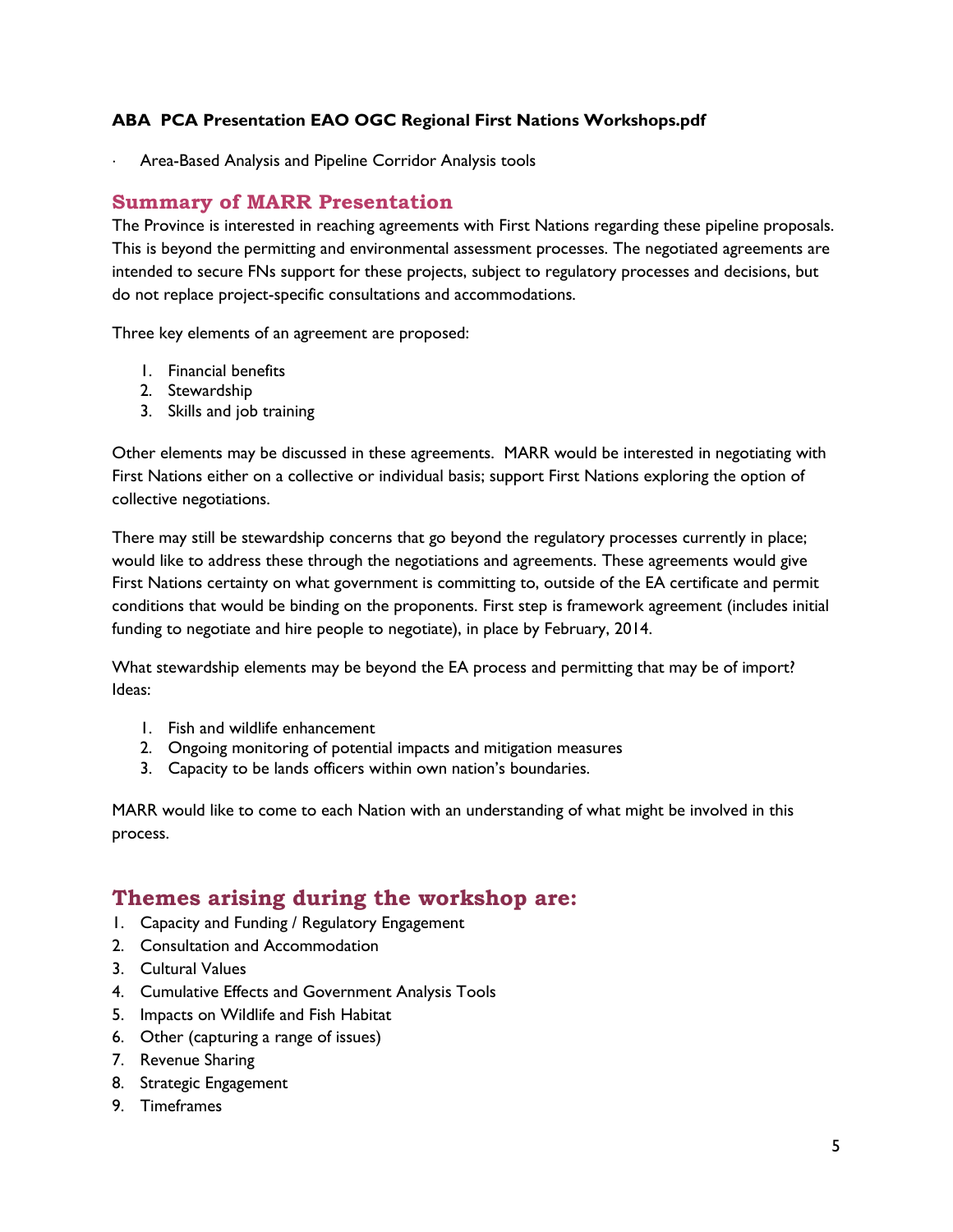There is a section for each theme, presented in alphabetical order. Each theme section includes comments made by First Nations participants (C); questions asked by First Nations participants (Q); responses provided by government representatives (R); concerns flagged during the initial brainstorm of concerns occurring in the morning; and the outcomes of break-out group discussions held in the afternoon.

## <span id="page-5-0"></span>**1. Capacity and funding/engagement**

#### **Questions and discussion**

**C:** There is a lack of capacity, funding and expertise in FNs to meet what is required in the EA process. Most First Nations are handling these EAs off the sides of our desks, and are under enormous pressure. We are inundated by requests: letters, meetings, funding proposals. How do we engage to meet these timelines? We don't want to miss the opportunity to intervene and say that we disagree.

#### **Notes from break-out group discussions**

- Inundated with applications—overwhelms our capacity to address that
- Need more funding to meet this challenge
- Don't have the "bodies"
- Needs to include "engagement" with proponent, government and First Nations not just capacity \$\$ (working together)
- Resources are too thin and stretched to many resource development areas not just LNG
- Difficult for First Nations to even hire "expertise" EAO and other funding not sufficient
- Deadlines are too restrictive (short)
- Forces First Nations to drop other priorities
- Too much input and info makes it too difficult to manage for First Nations (to engage with their community)
- Capacity should be reflective of revenue to government
- Continuity post-change in First Nations leadership is a challenge (transfer of info)

#### *Options*

- Have engagement and funding sooner to give First Nations more flexibility to adjust
- EAO to come to communities early (education to develop pool of capacity)
- Funding appropriate to demand e.g. expertise, negotiators, council
- Need all proponent parties as part of engagement and funding (i.e. not just pipeline company)
- Signing bonus
- Consider social impacts: education to proponent on community needs, communities need training for first responders, doctors/nurses, highway infrastructure.
- What emergency response systems are in place
- Capacity needs to reflect post-certificate process post construction and life of pipeline
- Skills training
- Own source revenue issue

#### *Parking lot: Skills training*

Lots of young people, so want to train them to be prepared to be employed in the LNG industry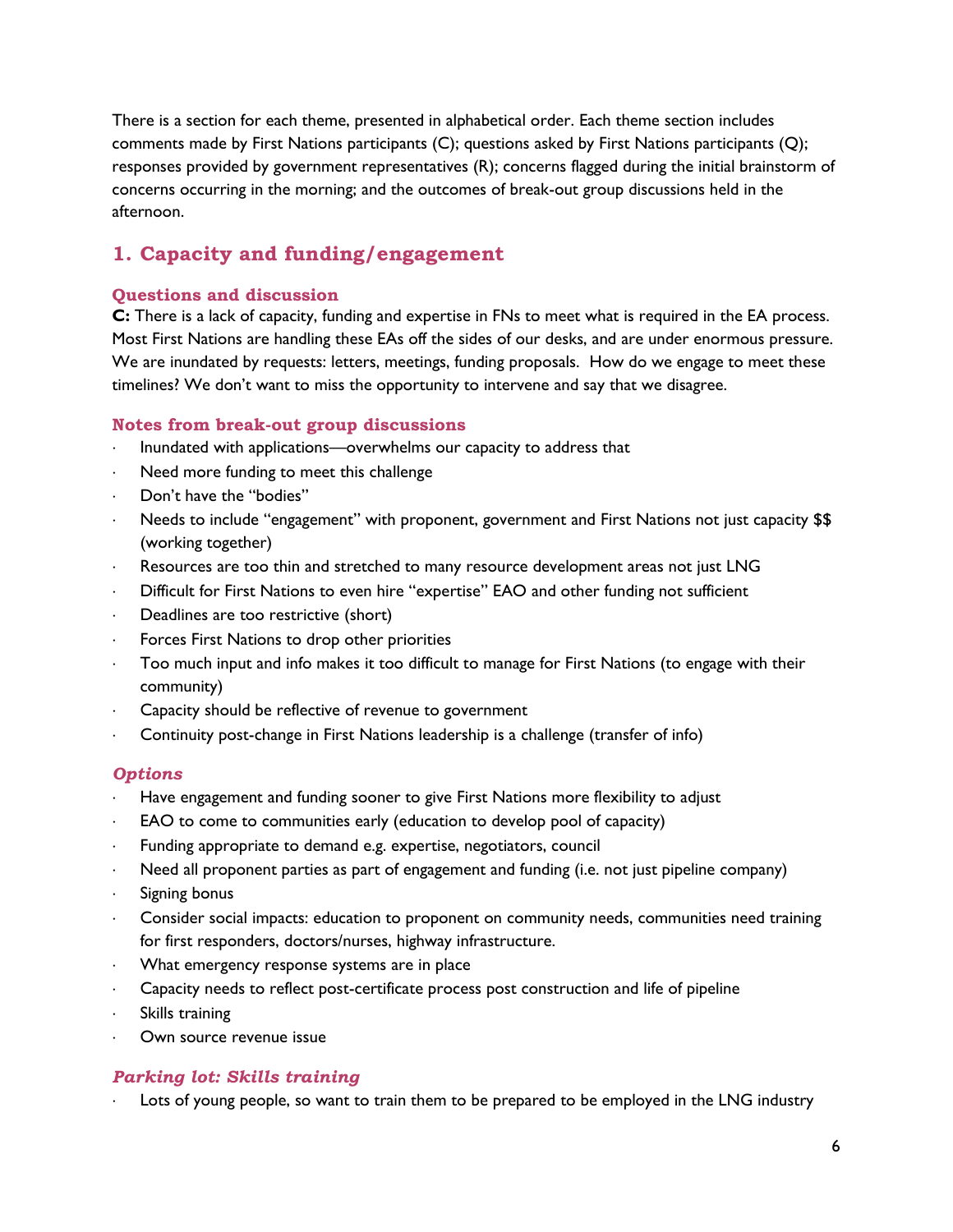Want use of local First Nations contractors by proponents

#### **Brainstorm**

- Reduce the paperwork flowing to First Nations offices
	- More visual/mapping
	- Electronic file transfers
- Having data sufficiency sessions on key topics during the pre-application period
- Structuring Working Groups to include more session on useful topics and a more meaningful role, starting from the scoping stage of assessment
- Adequate funding for EA process
- Ability for First Nations to effectively engage in technical activities greater resourcing for technical expertise.
- Funding to develop/support much needed capacity
- Money is biggest concern we get money to go meeting from company how pay people to meeting which is like you give money to Band for them to... (*remainder of note not legible to transcriber*)
- Adequate financial resources for meaningful participation and capacity for First Nations
- First Nations lack of capacity to participate in environment review

## <span id="page-6-0"></span>**2. Consultation and Accommodation**

#### **Questions and Discussion**

**Q:** What duty to consult has been delegated? What is your definition of consultation and accommodation?

**C:** A number of communities have been approached individually by the proponent, not Chief and Council. We are confused as to what is deemed official consultation and accommodation.

**R**: It is EAO's duty to consult as a representative of the Crown; the duty is ours not the proponent's. It is EAO's duty to

- Understand the project and its impacts on Aboriginal Interests (Aboriginal rights including title and Treaty rights.)
- Understand what consultation proponents have done, and what concerns have been voiced by First Nations communities to proponents
- Ensure consultation and accommodation occur and are adequate.

EAO delegates procedural aspects of consultation to proponents. Early in the EA process, proponents must develop an aboriginal consultation plan. Proponents are required to share the plan with First Nations before providing it to EAO. Proponents must tell EAO about any concerns about the plan raised by First Nations, and how these concerns are addressed.

Proponents are also required to submit a consultation report at least three times in the EA process: in Pre-Application, when the application is submitted, and in Application Review. At the Application Review stage there might be outstanding issues, which will be further considered by the Working Group or directly with the First Nation as appropriate. The consultation reports should be shared with First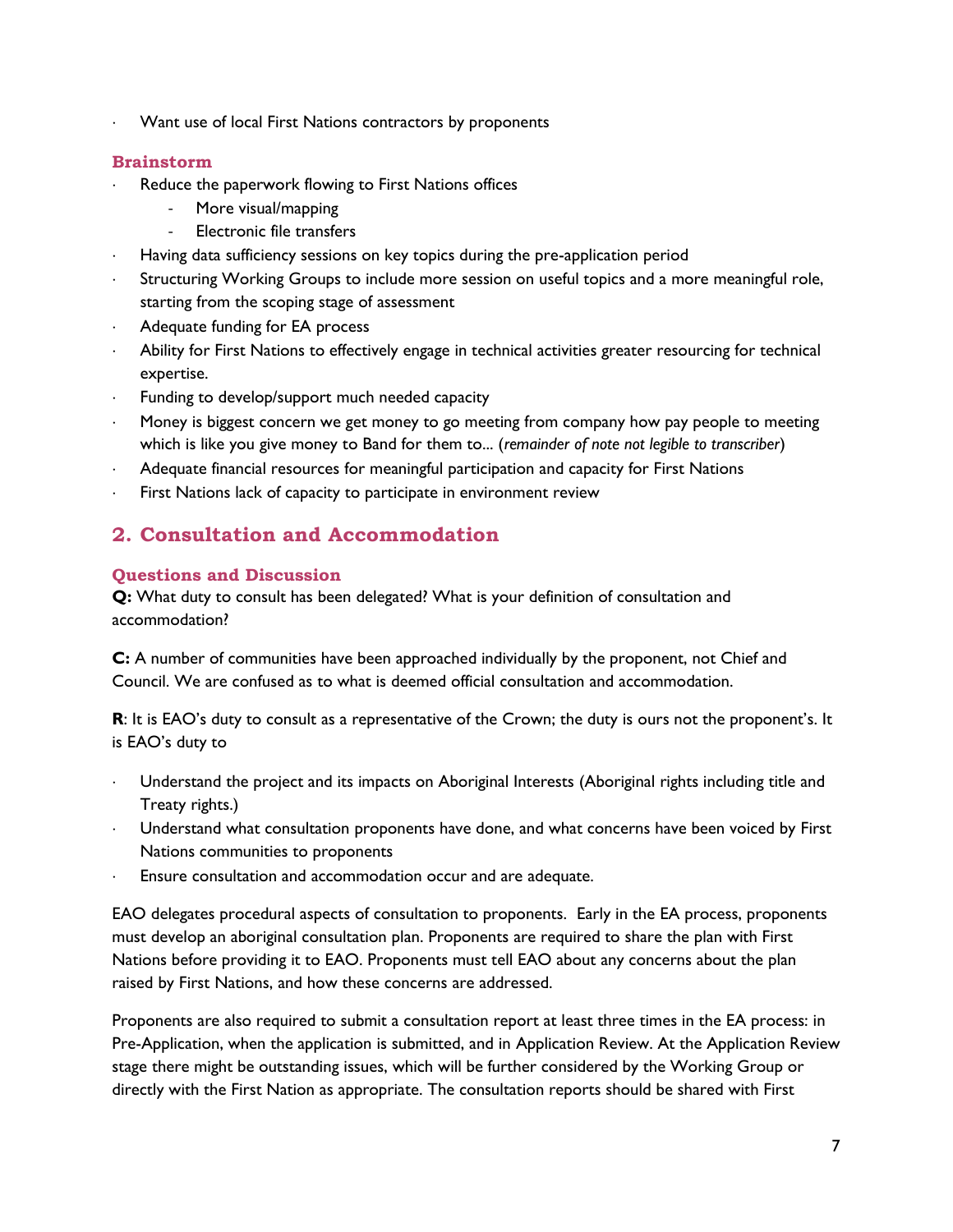Nations for feedback before being submitted to EAO. Proponents need to capture everything they have heard from the First Nations about issues raised, to the extent these concerns are not confidential, and describe what they are going to do about it.

The Environmental Assessment certificate includes conditions to address First Nations' concerns; in additional government might create requirements that transcend an application.

On the slide showing EA process (slide 9, **EAO\_LNG\_Workshop\_presentation\_26Nov13 Prince George.pdf** ), smaller arrows are set places in process where you would receive a letter. The two broader arrows capture areas of more continuous engagement; how this works is not fixed but depends on concerns and comments raised by each individual Nation.

Concerns respecting a specific project, should be directed to the project lead. If concerns apply to multiple projects, or you need help accessing the project leads, contact Cory Waters. (see slide 21, **EAO\_LNG\_Workshop\_presentation\_26Nov13 Prince George.pdf** )

Where EAO sends information depends on whose contact information we have. The S.10 Order goes to First Nations we think could be impacted by a potential project; we ask for contact information for further correspondence on the project. In terms of the official definition of consultation and accommodation, because we want to get our response exactly right, EAO will follow up with the exact definition. The EAO is working through approvals on a guideline for proponents that explains what consultation and accommodation mean, which we will share.

**Q:** How does EAO direct proponents on what consult and accommodation is? In addition to S.11 and the process identified there, proponents are doing work on the ground, surveys, etc. and they don't need a certificate or permit to do the work. They are still causing destruction to land, CMTs, and other values. A lot of times they don't come and talk to people who actually know about these things. A number of subcontractors working for the main proponent out in the field doing work and they don't seem to have to report to anybody.

**R:** Exploratory work is permitted via OGC investigative use permits where required**.** You may have seen some permits from companies about to enter the formal EA process. Once a certificate approved, activity still can't take place until permitting is done.

See information on permitting of exploratory work in OGC presentation (**OGC EAO First Nations Workshop - Prince George.pdf**).

**Q:** Who receives the permit, the main proponent or the subcontractor? The main proponent needs to set the stage for subcontractors. Regardless of who gets the permit, how do you ensure consultation and accommodation gets met? One of the big concerns is DFO responsibilities, because one of pipelines goes across Babine river corridor, which is really critical among Carrier people. Why is DFO not involved in ensuring salmon is protected?

**R:** OGC is a single window regulator under provincial laws, but does not define federal involvement; DFO does its own work. DFO will be involved with any individual proposal that deals with fisheries and a fish stream, and is also involved in Environmental Assessment. Permits are issued to the proponent, not subcontractors, and in the upstream limited to companies that have tenure. OGC does not regulate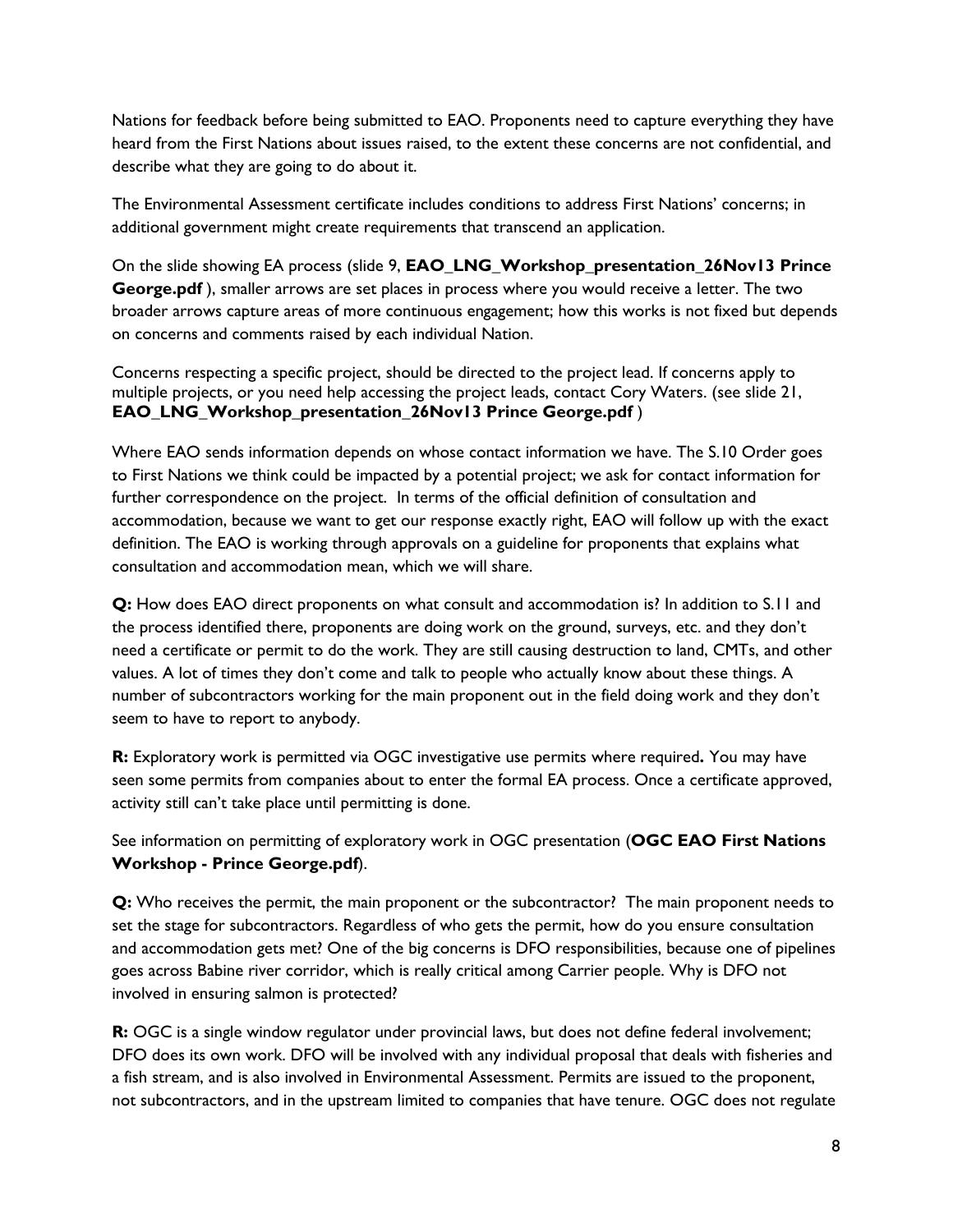whether proponents are giving adequate direction to subcontractors, but the companies are held to the terms of their permits whether or not they subcontract. OGC does not delegate any of the required consultation to companies. DFO is also involved in these projects wherever they affect resources regulated under the federal *Fisheries Act*. This includes protection of salmon and their habitat.

**Q:** Does EAO have checklist for gathering information from First Nations that it will give to proponents and do they give them additional time to get the information if it is missing?

**R:** Checklist is AIR; sometimes Proponents will ask for more time if unforeseen issues arise within the 180 day review to give more time to obtain information.

**Q:** Can EAO prescribe accommodation measures within the EA review?

**R:** Yes, EAO can prescribe those. If they are applicable to the Proponent, EAO can assign the requirement to fulfill these to the Proponent via certificate conditions. If accommodation is outside of the purview of the Proponent, then the Province may have to take this on.

**Q:** How will EAO address the interests of First Nations on Schedule C? Nak'azdli is being consulted; neighbours are not, but the fish aren't limited by lines on a map.

**R:** EAO's Section 11 Order specifies the level of consultation being undertaken. Schedule B is deeper consultation; Schedule C is a lower level of consultation; EAO will meet with First Nations listed on Schedule C directly, but the Proponent is not required to meet with those First Nations. EAO does have to assess and consider impacts to those First Nations.

**Q:** How can the duty to consult be delegated to Companies? The duty rests with government.

**R:** The higher level duty to consult is with Crown. EAO delegates procedural aspects of the information gathering . EAO expects companies to report back on how and whether the concerns of First Nations are addressed.

**Q:** Is this meeting considered consultation?

**R:** There are different levels of consultation. The Courts have found that government does not clarify process very well, so this session is designed to clarify and to hear concerns and have a follow up. This is part of a consultation process, but it is too narrow to be enough to fulfill our entire duty to consult.

**C:** Regarding giving feedback in the EA process – we have been fairly unsatisfied on the incorporation of feedback and inclusion in the EA process (dAIR, s11 Order).

**R:** EAO runs the process and tries its best to include the feedback received, but also often has feedback pointing in several different directions. Sometimes it is a good idea to have one-on-one discussion of comments.

**C:** Aboriginal interests cover all five pillars, not just one; need to be involved in every single category.

**Q:** A question for OGC: are there best management practices that can be used from the Northeast?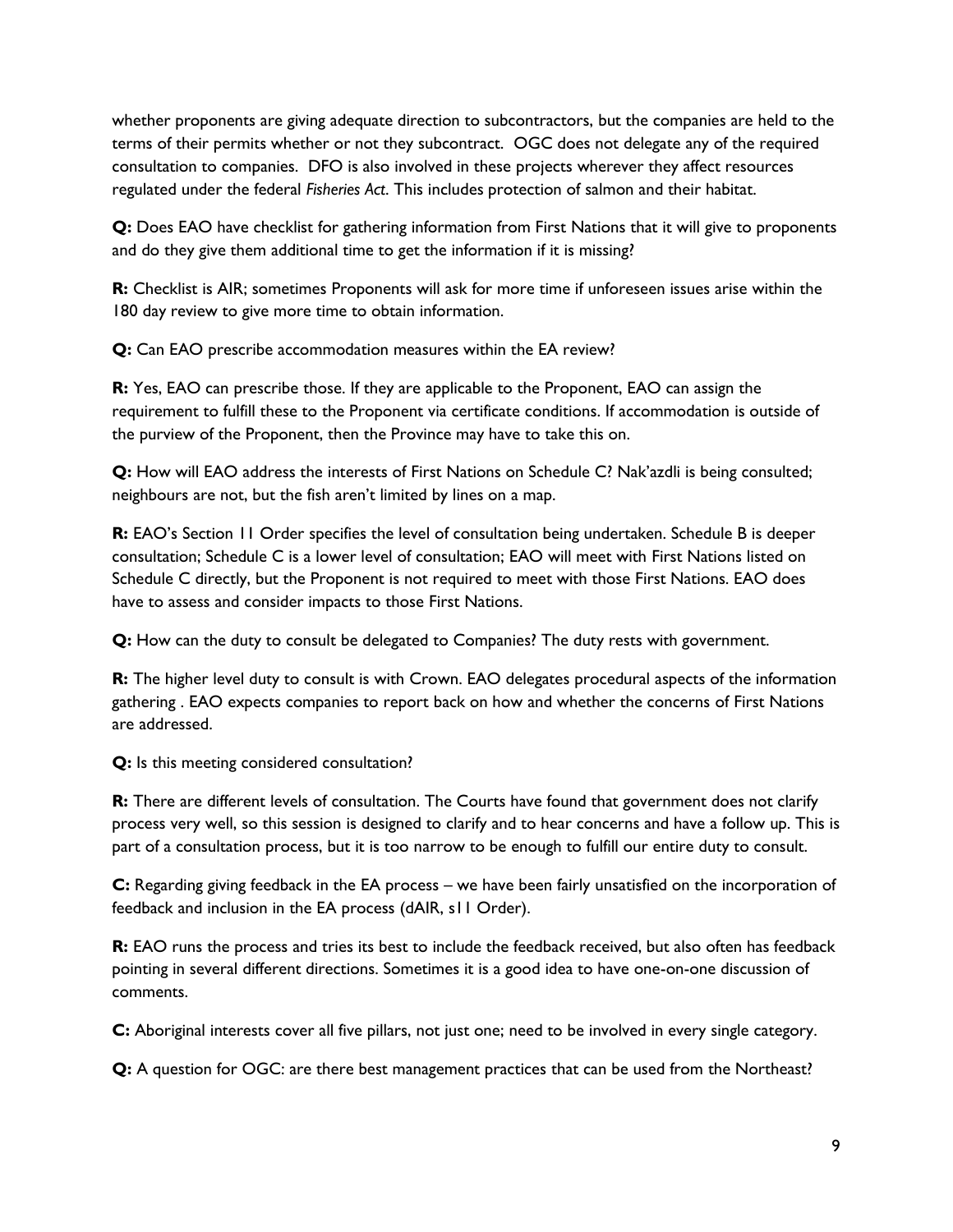**R:** EAO/OGC will request information from Treaty 8 First Nations that may help other First Nations engaging on these projects – perhaps related to engaging with companies.

#### **Brainstorm**

- OGC/EAO/FLNRO proactively engaging First Nations at the Investigative Use permit stage. If so, best practices.
- Define a process to involve First Nations right from the 'get go' not at an official EAO process.
- Aboriginal engagement and shared decisions in VC selection
- Early engagement of project(s) at the concept stage to build trust and relationship
- Ensuring all First Nations are engaged in EA process
- Effective EA process

## <span id="page-9-0"></span>**3. Cultural Values**

**Q:** If human remains are found during exploration or construction, what happens?

**R:** The Proponent must stop work and follow *Heritage Conservation Act* requirements (see Act: [http://www.bclaws.ca/EPLibraries/bclaws\\_new/document/ID/freeside/00\\_96187\\_01\)](http://www.bclaws.ca/EPLibraries/bclaws_new/document/ID/freeside/00_96187_01).

MARR provided the following information on the procedure:

[http://www.for.gov.bc.ca/archaeology/policies/found\\_human\\_remains.htm](http://www.for.gov.bc.ca/archaeology/policies/found_human_remains.htm)

Some First Nations have made a requirement around this with companies, e.g. having a monitor on the ground during work.

#### **Notes from break-out group discussion**

- Sensitivity of information: how it is shared and interpreted: have been asked to identify areas and assign sensitivity scores, but doing so is a catch 22.
- Information loses context and meaning; holistic nature of information is broken down into parts
- Doesn't capture or take into account aboriginal land use (cycles, timeframes).
- Government looks at today's use only, e.g. trapline is only important if being used now. That's not how we look at it.
- Project goes through area of concentration of all key cultural values.
- Exploratory work has been going on without permits, and can cause harm to cultural sites/values.
- Issues with how proponents and subcontractors work with communities in gathering information, e.g. hiring cultural monitors without screening to verify that the monitors are well-informed.
- In choice of valued components, proponents have not consulted with communities, and feedback from First Nations does not get sufficient uptake.
- Timeframes don't always allow for adequate information to be gathered.
- Gathering information may involve several communities, which vary by season. Relies on elders who are knowledge holders, and it is very difficult to translate the language of the EA process (jargon, flow charts) for elders.
- Constant requirements to respond to applications and projects detract from First Nations' ability to practice cultural activities. First Nations are too busy quantifying their values for the purpose of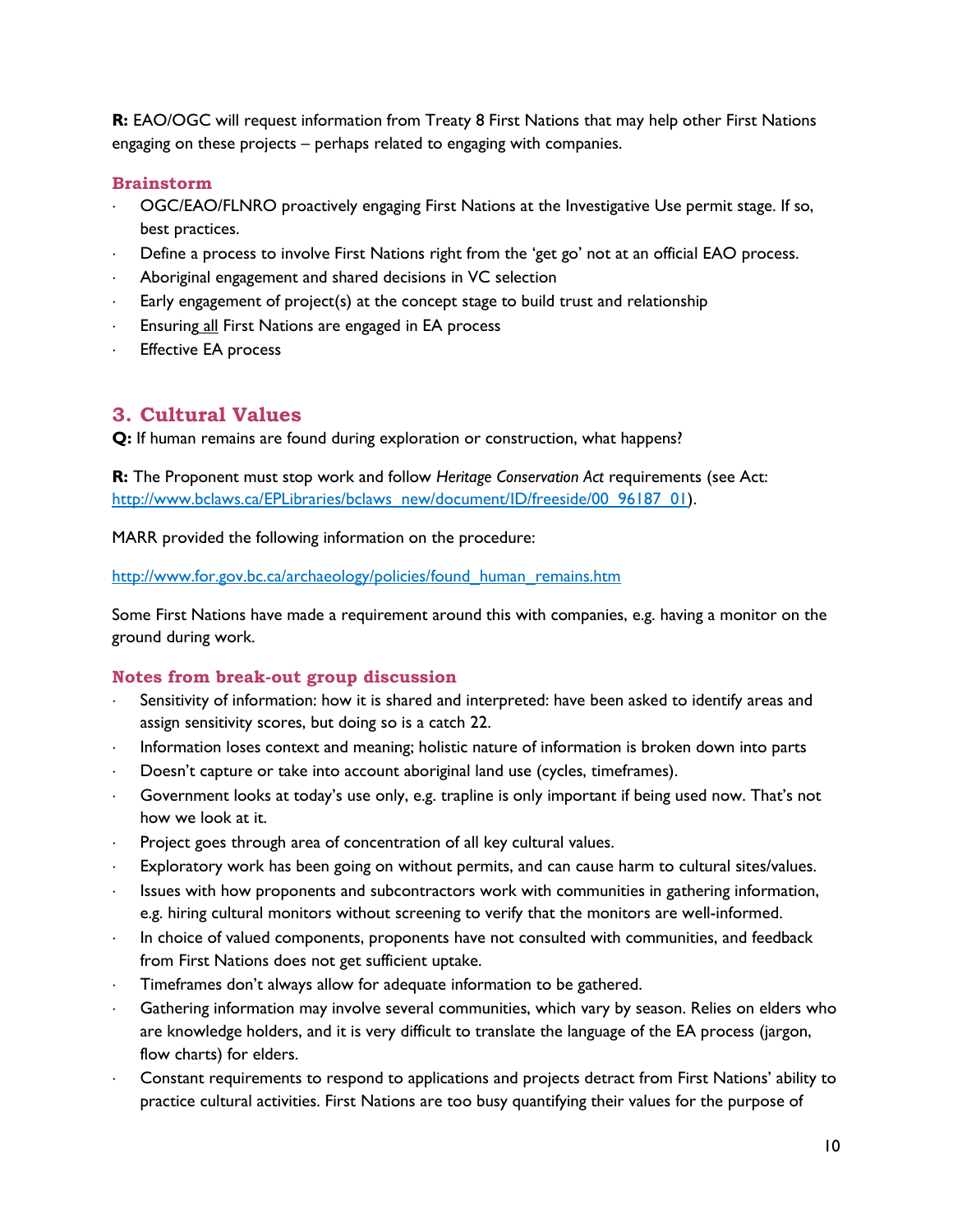these processes and losing the cultural values in the meantime. The focus on book learning is relegating cultural practices to the weekend.

- Need revenue to be able to create opportunities and space to practice culture.
- Need hands-on skills building and training, mentoring.
- Also, how can proponents and others learn what specific cultural values really mean, by engaging in cultural practice? E.g. come out on the land, meet elders around the campfire.
- Create mutual understanding of First Nations culture so that it is not always First Nations quantifying and providing information to suit project/Crown needs. Strategies to develop mutual understanding of the land.
- Will help better communicate First Nations values outside of 'checklist' created by project information requests.



#### **Brainstorm**

- Strengthening requirements for integration of TLU/TK in AIRs that translate into meaningful TLU/TK in applications
- . CMT<sub>s</sub>
- Cache pits
- Burial grounds remains, protocols for construction
- More fulsome and meaningful effects assessment on aboriginal rights and interests currently largely an afterthought in the AIRs we are reviewing and by extension the application we are likely to receive.

## <span id="page-10-0"></span>**4. Cumulative effects and government analysis tools (e.g. Pipeline Corridor Analysis)**

#### **Questions and Discussion**

**R:** Cumulative effects are required to be assessed for each project. The assessment is not just about 5 pipelines, but includes all projects within vicinity, described in the "projects inclusion list". Each First Nation has an opportunity to provide information to EAO or directly to Proponent and will have opportunities to comment on/ critique anything which is missed, how it is assessed. Some projects have meetings specifically for wildlife / fish etc. and will include discussion of cumulative effects.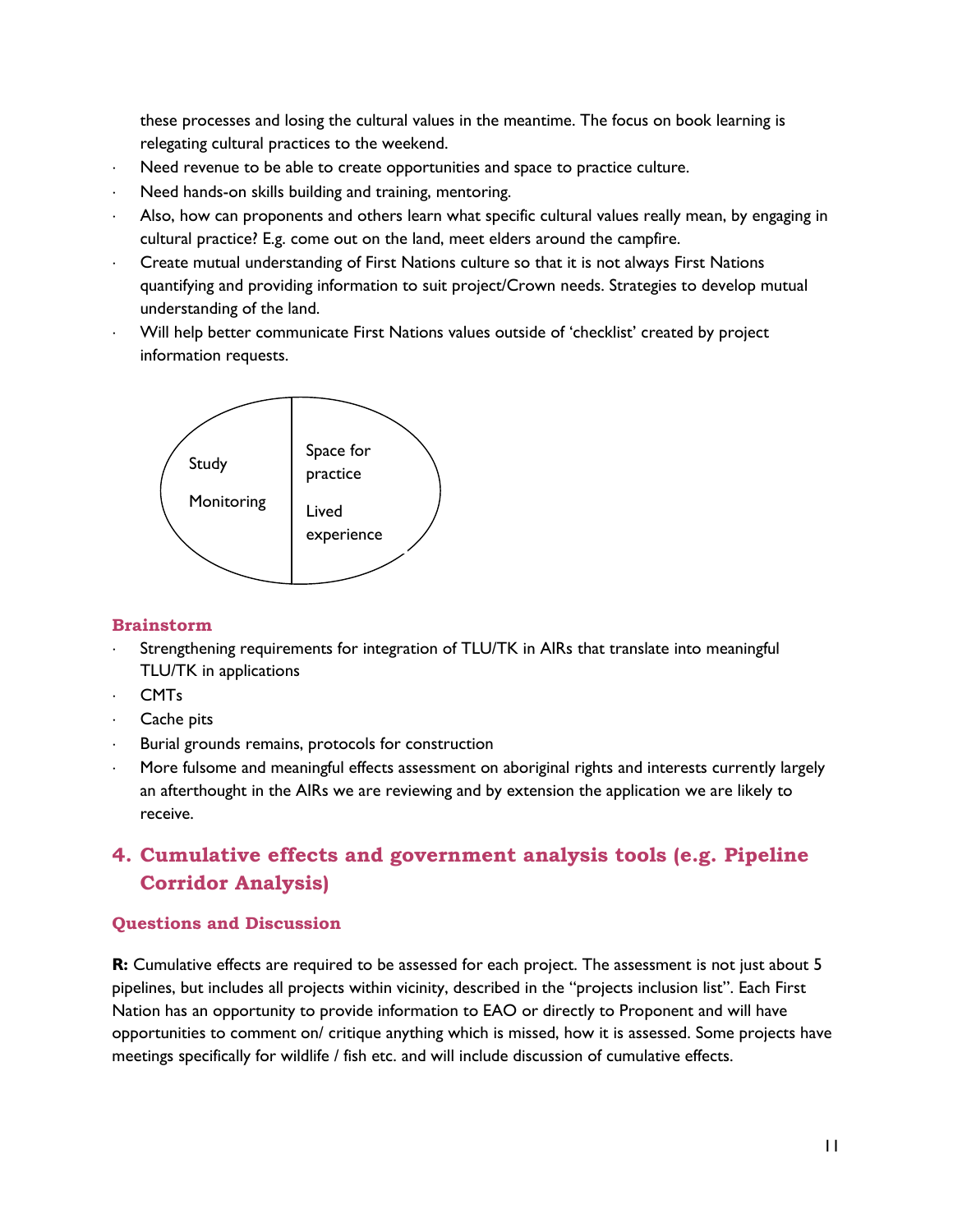Province has started to develop an analysis tool called the Pipeline Corridor Analysis (PCA) to continue to refine, share, and discuss, looking at the entirety of the projects and what the Province knows about how projects would affect the landbase. Also, previous work done in the Northeast (Area-Based Analysis) has looked at cumulative impacts (see OGC presentation: **ABA PCA Presentation EAO OGC Regional First Nations Workshops**).

**Q:** Is this tool (the Pipeline Corridor Analysis) available on a disk or something?

**R:** Not yet as we're still reviewing internally for data accuracy. We agree to bring this back to First Nations early in the New Year.

**Q:** Any valued component has to have data to back it up. How do you accommodate TK that doesn't have a data set associated with it?

**R:** If have related data, or proxy value data, can do that (e.g. nesting under VC). If can't do either of those, we can't use this particular tool, but can look at it in a detailed sense by individual data collection and the EA and/or permitting process.

**Q:** We are concerned about water. How is it being addressed?

**R:** Tool is identifying stream crossings and riparian impacts, from proposed pipelines.

**Q:** But you don't have any data on groundwater?

**R:** We have some information on groundwater, but not across the Northeast. There was little data for the Liard basin. The Provincial government is developing a Northeast water strategy, which includes updating and upgrading provincial knowledge of groundwater.

Work that has been done in one area on groundwater-surface water interaction can inform work in new basins. OGC is developing a plan for baseline monitoring in the Northeast.

**Q:** There needs to be a groundwater database for the pipeline corridors as well. Salmon juveniles depend on upwellings in streams for thermal refuge and survival through winter months. Interruption of these upwelling sources through construction of a pipeline will have an impact on the salmon, and infringe on Aboriginal rights because of effects to the salmon resource.

**R:** The tool does not capture this issue. This kind of issue will likely be addressed at the site level rather than across the corridors.

**Q:** How are cumulative effects assessed; how are First Nations being inputted into these assessments and consideration?

#### **Brainstorm**

Cumulative effects on those directly and indirectly affected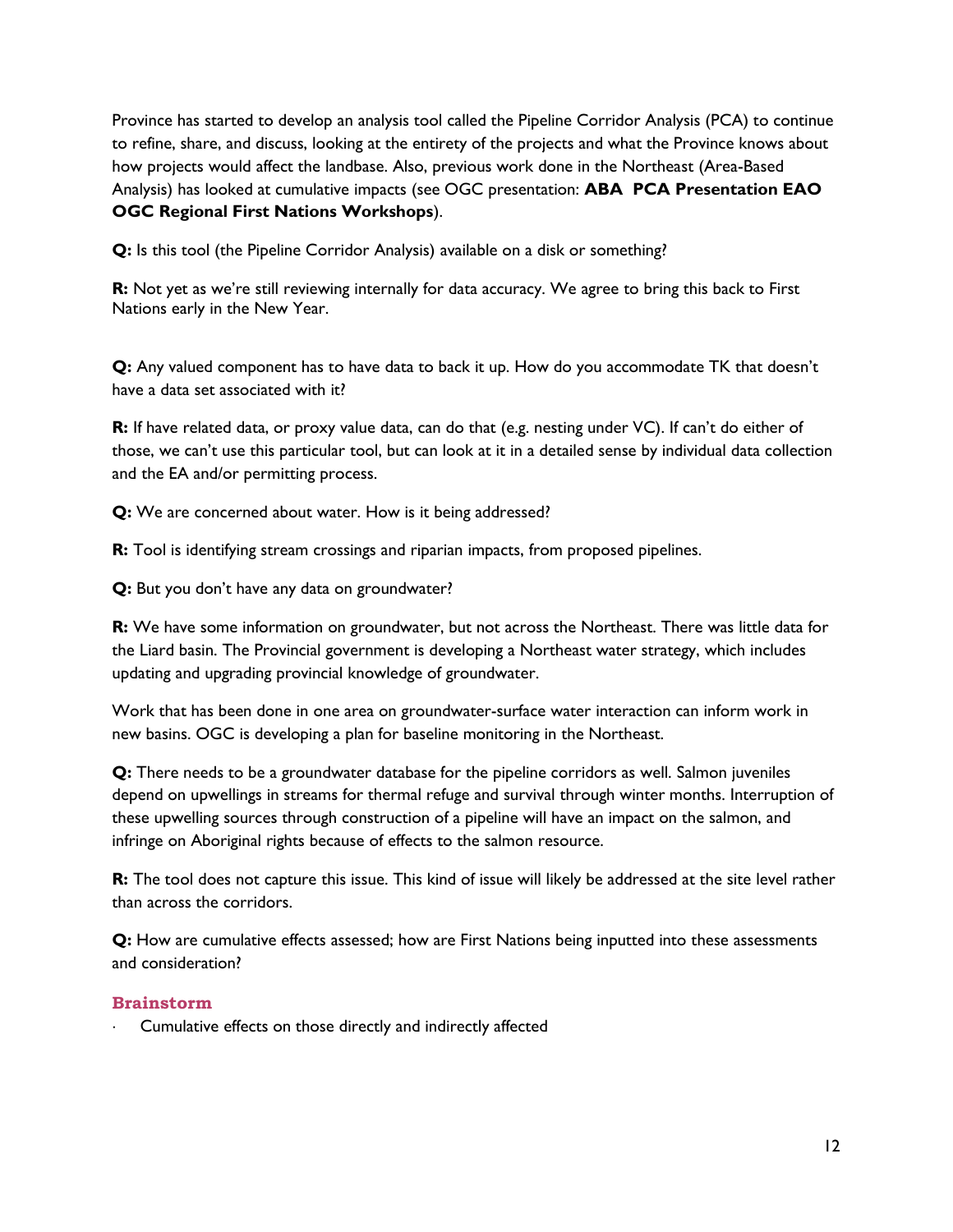## <span id="page-12-0"></span>**5. Impacts to wildlife and fish habitat**

#### **Questions and discussion**

**Q:** With all these pipelines crossing over First Nations lands, how many times would they cross spawning grounds?

**Q:** Are pipeline EAs considering SARA listing?

**R:** Yes; Species at risk would come into Valued Component Analysis in EA.

**Q:** Do you (OGC) deal with other provincial or state governments in terms of how they deal with water; flaring, gas contamination of tapwater?

**R:** The OGC is a member of Interstate Oil and Gas Compact Commission, an organization involving federal, state and provincial oil and gas regulators from North America. That group is very active in sharing information related to oil and gas activities from a regulator perspective.

#### **Notes from break-out group discussion**

- Concern on impacts of groundwater- fish habitat and wildlife habitat
- Changes of wildlife routes and patterns due to right of ways/corridors
- Access opened to hunters from out of area, limiting access for locals (e.g. to trap lines)
- Corridors creating water streams; underground streams which will not come back
- Facilitation of First Nations assessments of species status
- Impacts of air quality due to compressor station burn off.

#### **Brainstorm**

- Impacts to water and Water Sustainability Act amendments (spring 2014)
- Water
- Species at risk
- It will affect all species of wildlife water beds.streams
- Easy access to hunter/public
- Spawning grounds for salmon, char, etc

## <span id="page-12-1"></span>**6. Other**

#### **Questions and Discussion**

**Q:** Are site visits a part of the EA process?

**R:** They should be. It's up to proponent to initiate these.

**Q:** Health and welfare are an issue for our Nation, with 4 doctors for 7000 people. Need crews to put in lines; need to consider how the influx of population affects infrastructure including health and education. Also need to think about lagoons for waste disposal. With more people need to deal with waste management.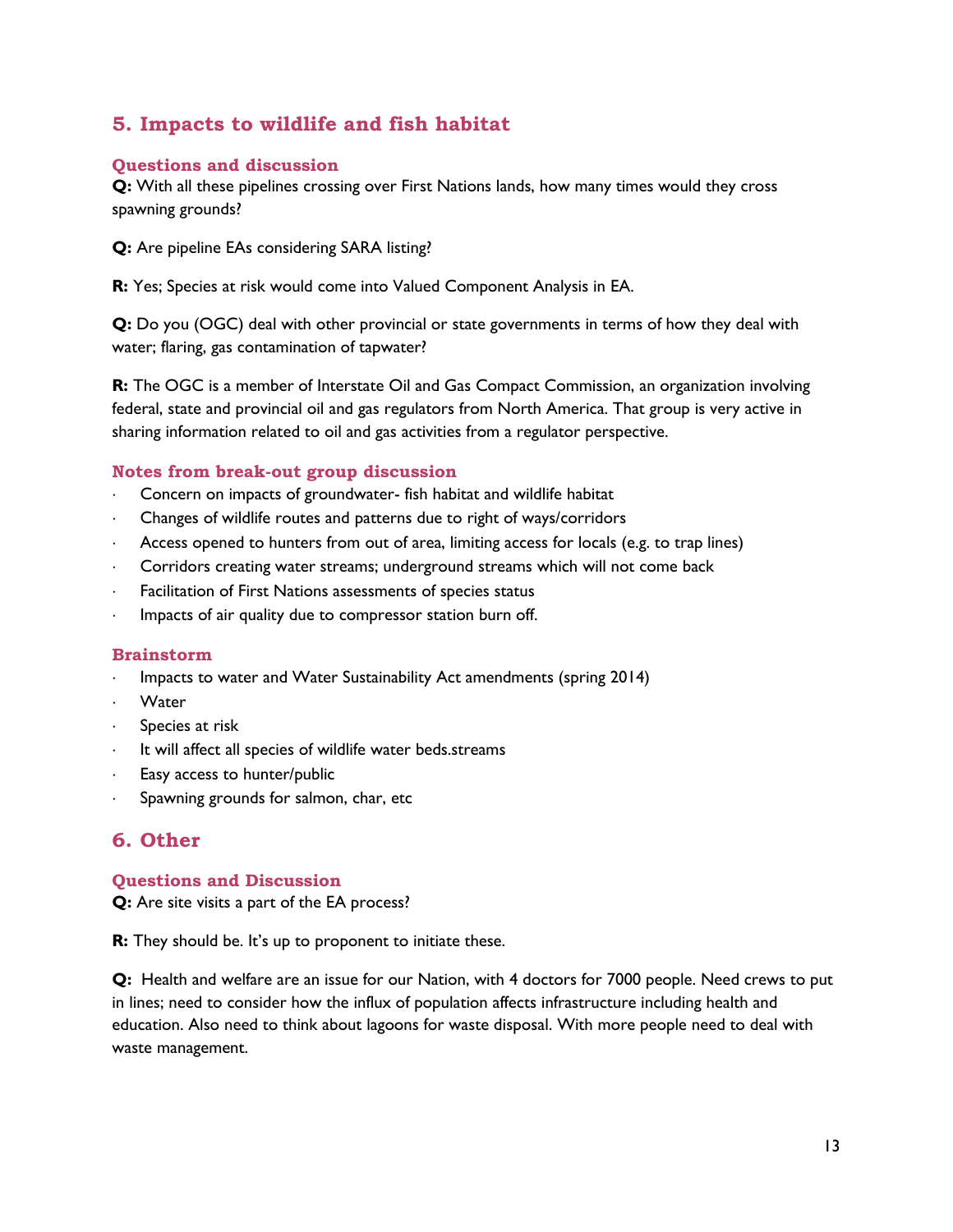**R:** Each of these items will be studied through the EA process and Proponents will have to track and respond to these concerns.

**Q:** Are there plans for exploration and gas extraction to move along the pipeline corridor?

**R:** There are other reserves that continues into plains of Alberta and Saskatchewan, as well as other undeveloped basins in BC, e.g. Bowser basin (coal bed methane), Nechako. OGC is not seeing any applications in those areas, and there are no plans in those areas that we know of in the foreseeable future.

Natural gas development depends on lots of factors, but the availability of gas in North America is greater than can be used. The technology that enables previously inaccessible areas to be tapped is leading to a surplus of gas in North America now.

**Q:** LNG is not an endless resource. Asia wants LNG for energy. We have to think about our own energy supply, about energy security.

**R:** That is one of the factors that the National Energy Board thinks about when considering whether to grant an export permit.

#### **Notes from break-out group discussion (focused on infrastructure):**

- Impacts of overpopulation close to communities
- Impacts on systems (health-violence, emergency response, drugs/alcohol use)  $\rightarrow$  capacity?
- Infrastructure of highways because of overuse—maintenance
- Right of way or new roads (ROW) on a pipeline corridor  $\rightarrow$  How affect First Nations rights (traplines)
- Federal funding not be affected by revenue-sharing= OSR (own source revenue)
- What to do with existing pipelines (and their expansion [PNG])

#### **Brainstorm**

- Who will roll in the \$ from the trees of the line?
- Exploratory work
- It will affect my grow-op and my Moonshining
- More input upon health and welfare
- Impacts to schools, sewage treatment; having enough with increased population
- Who will be in charge of keeping the line clear year round?
- First Nations rights already constrained, how going to ensure further impacts do not increase those constraints

## <span id="page-13-0"></span>**7. Revenue sharing**

#### **Questions and discussion**

**Q:** Framework agreement presentation reference to financial benefits – is this revenue sharing? We need more information at multiple levels.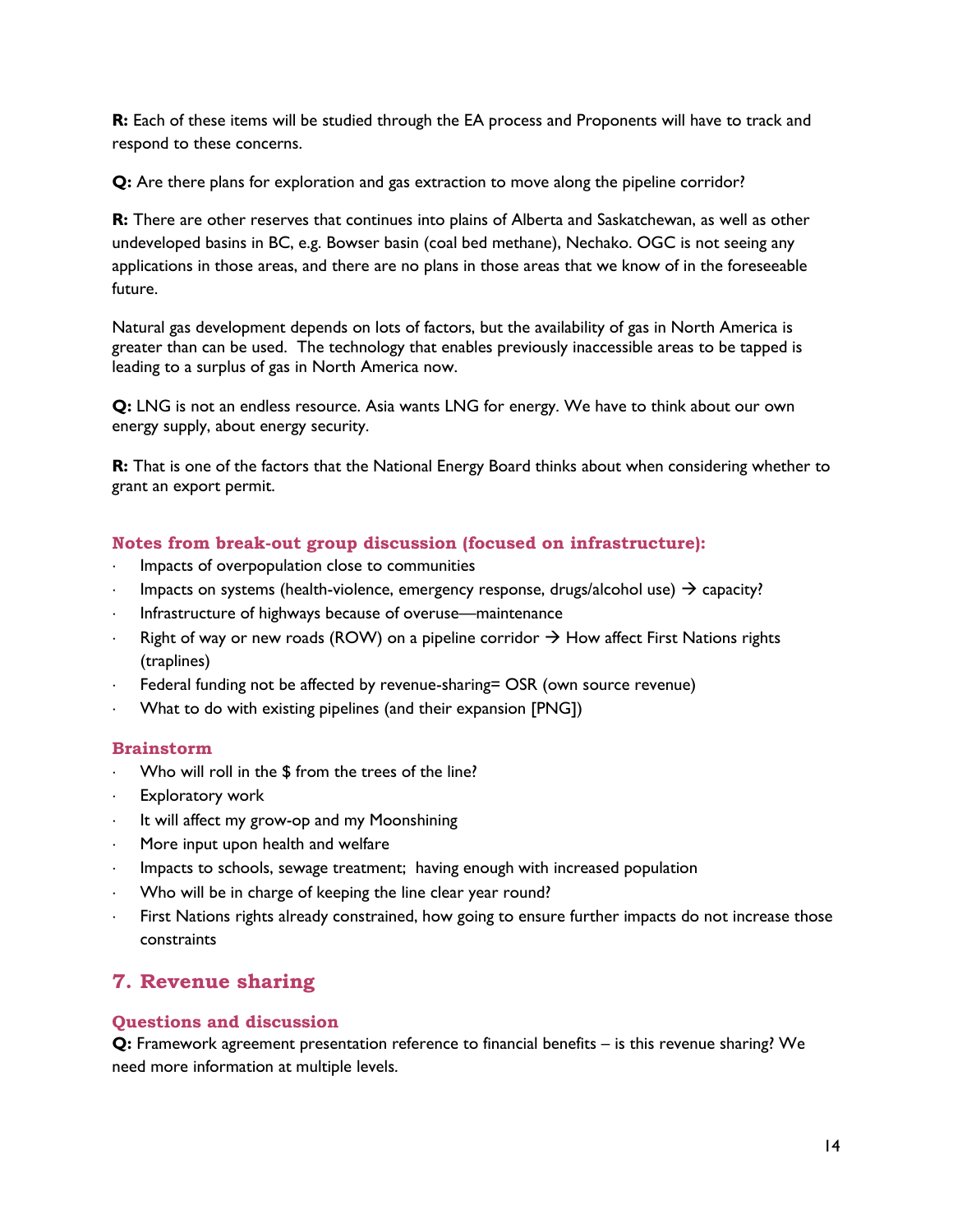**C:** EAO should get notes from the LNG summit held in Prince George in October hosted by CSTC. The Summit was representative of what was identified here, and more. Revenue-sharing was a main issue from the Summit. Beyond seasonal jobs and training, First Nations want to be part of the overall revenue-sharing of whatever project is completed. This is not to imply that any individual First Nation supports any of these projects, but we have to be realistic given the major financial backing and investment in these projects.

#### **Notes from break-out group discussion**

- Revenue sharing with First Nations should be on par with Municipal Governments
- First Nations need to be at the table to discuss revenue sharing with Province and proponent
- "nothing about us without us"
- First Nations must meet/discuss revenue with the "owner" of the LNG (Gas company vs pipeline)
- FNs are an absent stakeholder.
- Decisions are being made without us
- First Nations need to be recognized as a decision maker
- Premier made a 'deal' with Alberta without First Nations input
- Phony negotiations—tired of divide and conquer
- First Nations need to be engaged at the concept stage of projects and included in conversations between BC Government and proponents
- Revenue opportunities need to be more equitable
- Government is cutting funding and this is an opportunity to generate revenue and have a growing population to support
- Not anti-development, but support sustainable development as stewards of the renewable resources
- First Nations to be recognized as owners of the resource and revenue based on extraction rather than flow through \$ tied to revenue.

#### **Brainstorm**

Revenue-sharing process—determining amounts etc.—consultation

## <span id="page-14-0"></span>**8. Strategic Engagement**

#### **Questions and discussion**

A Saik'uz First Nation representative provided EAO with a protocol for working with Saik'uz First Nation.

**Q:** Who is the "proponent"? Is it the pipeline company or is their clients? Their clients who own and sell the gas should be at the table too; where are they included in the process?

**R:** In the EA process, the proponent is the company that will own the pipe, as they have legal responsibility for the pipe.

**Q:** EAO and OGC have a protocol agreement, and OGC has agreements with First Nations in the Northeast (process, timeframes, resourcing). Will OGC have similar MOUs *(Memorandums of Understanding)* with First Nations across BC?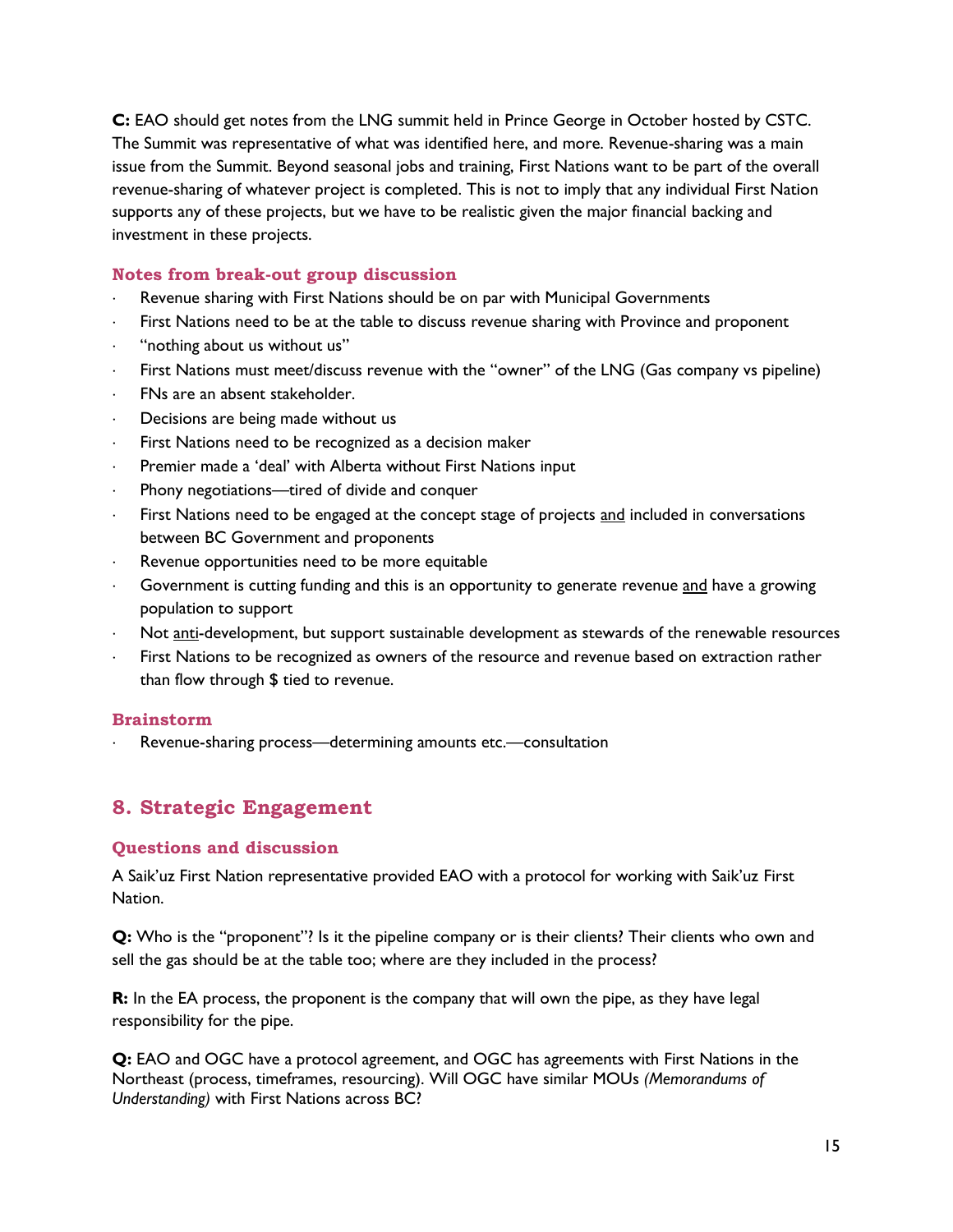**R:** There are also Memorandums of Understanding with other government agencies. The one with EAO is very specifically about OGC participation in EA processes and vice versa. OGC has the opportunity to review conditions that might be applied, and EAO has the opportunity to review permits. The agreements in the Northeast are not MOUs. They are consultation process agreements. They don't change consultation requirements, but offer specifics e.g. response timelines, dispute resolution and capacity funding. These agreements came from government and industry wanting a more timely process, which they are willing to pay for. OGC can still do consultation without a consultation agreement, based on the rules the Courts have defined. It's up to government, First Nations and industry if they decide they want something different.

**Q:** EA process is lacking face to face consultation. When will the Minister be here to talk with First Nations about carving up their territories? We want the Minister to come speak to our community.

**R:** EAO Project Leads are delegated decision-makers up to the stage of Ministerial decision on a project. Similar to how EAs have happened elsewhere, and is done in federal panels, delegated decision makers receive information required to assess the project, and are responsible for going to communities and consulting, although the structure is different from a formal hearing. We would like to hear from you about how you would like to engage.

EAO will bring back to government the request to meet with Ministers, including the Premier.

**Q:** When Projects are under review, if a specific number / percentage of First Nations disapprove of the Project would it prevent it from proceeding?

**A:** There is no "number". EAO is responsible for providing final discussion and presentation of the assessment to Ministers for decision.

**C:** First Nations have decision making responsibility for the land, including shared decision making, shared revenue for works on the land. Link to G-to-G in the spirit of the New Relationship.

**C:** Land alienation needs to be addressed in a G-to-G process that includes Chiefs and Leadership in discussion. Needs to address compensation.

**C:** What do you mean by cumulative effects and other technical phrases? We need to negotiate what is meant by cumulative effects.

**C:** There is a level of mistrust about what is going on here – Premier has made these projects her campaign platform. There is a sense that some of these projects are already a done deal. Leadership should be coming from the Premier.

**Q:** Many FNs are in Treaty negotiations. How can this be captured within the Framework agreement processes?

**R:** Framework agreements are not meant to impact Treaty Negotiations; these are drafts tabled with Nations for further discussion.

#### **Notes from break-out group discussions**

Government to government relation instead of government to Nation. Want to talk to Premier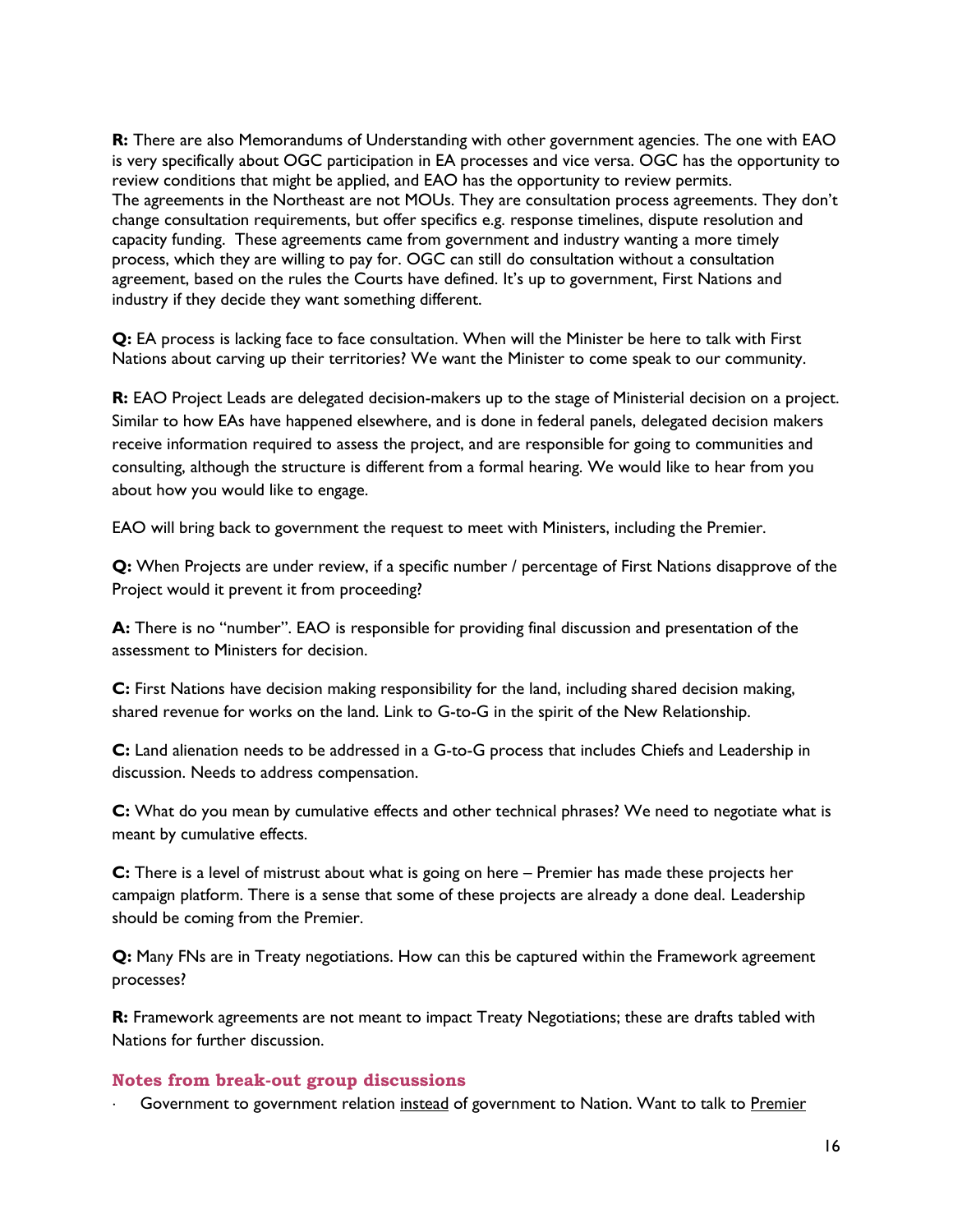- Early discussion/engagement between all First Nations leadership and industry leaders and government decision-makers.
- Premier needs to demonstrate leadership towards individual First Nations
- Compressed timelines by industry are difficult for First Nations to review and resource and meaningful consultation is not possible
- Strategic engagement revenue sharing

#### **Brainstorm**

- Having federal rules, regulation, legislation at having major gas owners engaged at all levels of negotiations
- Definition of a proponent
- How many First Nations directly affected
- Right of way  $=$  land alienation
- Lack of representation of decision makers in the process government to government
- This brings more pressure on Treaty re overlaps
- Getting decision-makers out into the field to talk to affected communities

## <span id="page-16-0"></span>**9. Timeframes**

#### **Questions and discussion**

**Q:** How can a project be predicted to complete the process within only a year, when others take much longer?

**Q:** Can government tell a proponent that the duty to consult can't be met because the timeline is too short?

**R:** There are a number of steps that must be completed in the pre-application stage, and timing depends on the proponent's readiness and how they work with individual First Nations, government agencies, and others. Once a project is in Application Review, there is a 180 day timeframe to complete the review. There is a large range in project EAO timeframes. Sometimes suspensions are issued because the proponent hasn't completed the necessary work to move forward in the EA process.

**C:** I would like to see where each project is in the EA process on a diagram, with clarity on where there are opportunities for First Nations to intervene and present challenges on the process. Some projects are already well underway and we missed a sensitive timeline. If at any point we miss intervening, First Nations can challenge EAs in court.

**C:** The timeline and amount of funding received is a concern for us. The future of our children is one of the most important things; we need to ensure that we people here today do things right. We are trying to hire people, whether negotiators or legal technical advice, to ensure that doing things properly and addressing the mandate from our people.

We the First Nations people should be telling the government and industry how many days we need to do this right. We need to have our people there monitoring and seeing that things are being done properly.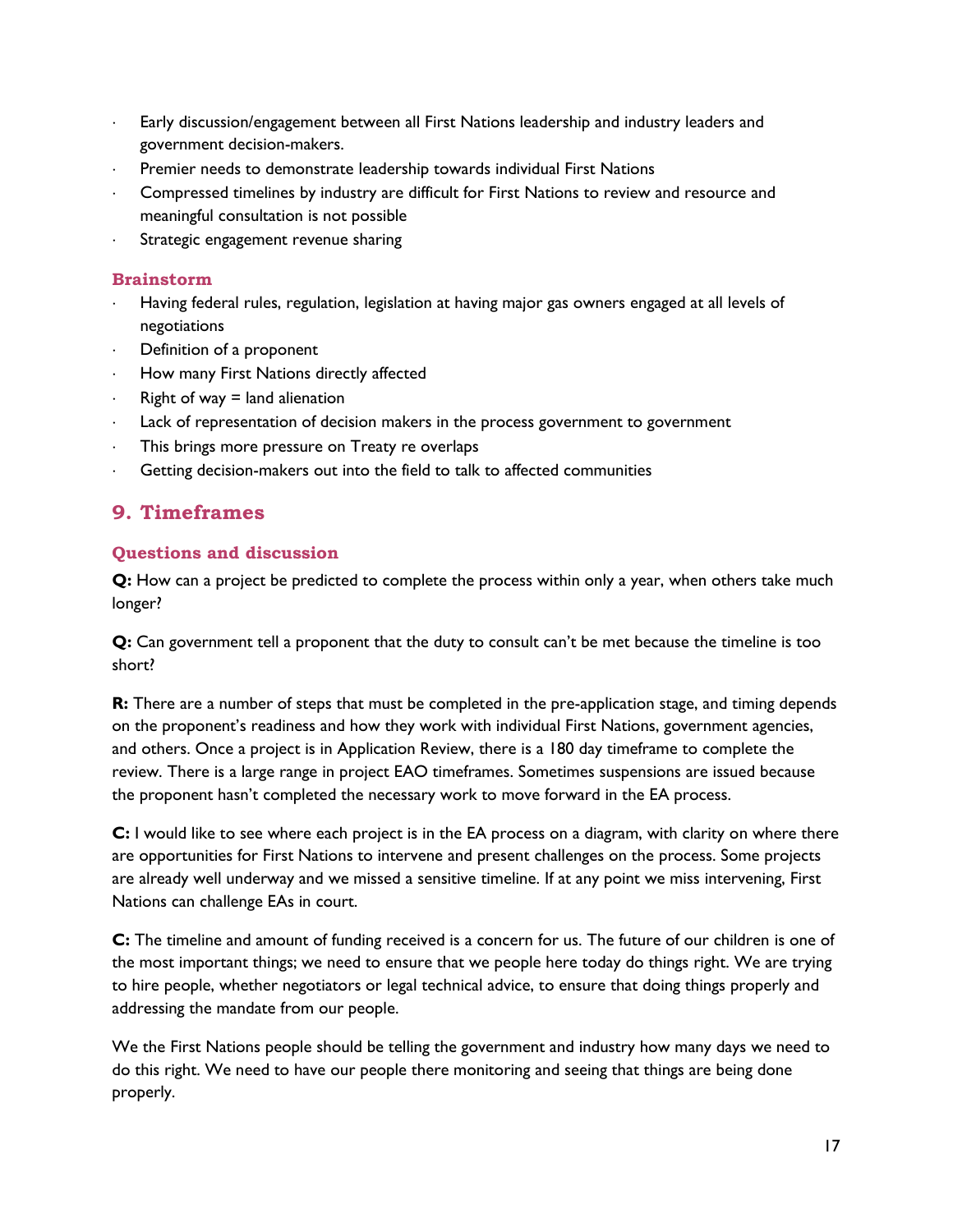**Q:** Can FNs ask for more time to review these proposals?

**R:** This is a concern EAO has heard often. EAO can consider these requests on a case-by-case basis, but can only consider this within the window of legislated timeframes.

**C:** Would like EAO to follow up regarding timelines which are sufficient to allow proper consideration of the proposed projects by First Nations. '

#### **Brainstorm**

- Track/monitor where all pipeline projects are at under the EAO process. Important to keep First Nations up to date and involved.
- Timeline of project

# <span id="page-17-0"></span>**Closing and Next Steps**

### <span id="page-17-1"></span>**Brief discussion of the day**

**C:** The day was cluttered – there was limited time for discussion. It was too chopped up and picky on the time.

**C:** Not sure what will result from this session – tired of meetings and discussing the same thing. Want to move on to action; less talking.

**C:** As a next step, want to understand who is for and who is against, the different views and concerns of First Nations to collectively take action.

**C:** Bringing First Nations together is a good idea– it's great to have break-out sessions and observe and capture some questions yourself.

**Q:** Good to have groups come together, but how does this affect policy and how does this make change? EA process is not friendly to First Nations. Concerned that will miss the opportunity for feedback at a critical point and it will be seen as agreement.

**R:** This kind of setting is designed to provide more cross dialogue between First Nations outside of Working Groups. Want to come back to First Nations to address common issues so that individual First Nations don't have to re-visit these again on a project-specific basis. And yes, it is difficult to address your concerns if we don't receive feedback.

The proposed natural gas pipelines could not be converted to oil pipelines. Pipeline engineering is not at all the same – moving oil on the kinds of slopes these gas pipelines are proposing is technically not feasible.

### <span id="page-17-2"></span>**Next steps**

The Canadian Energy Pipelines Association (CEPA) may be able to provide community information meetings. May be able to bring in technical experts to do those sessions.